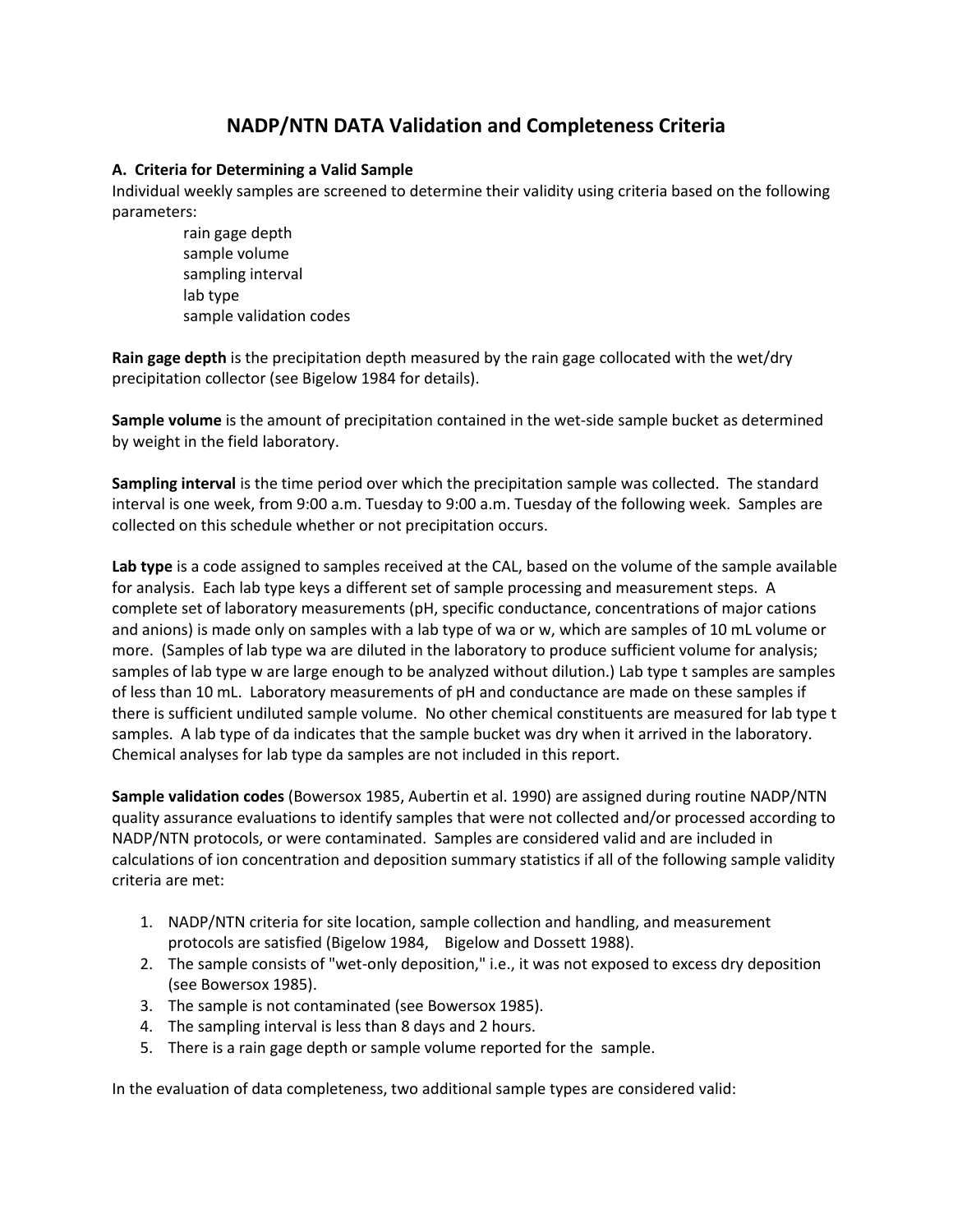- 1. All samples from sampling periods during which it was confirmed that no precipitation occurred are considered valid. These samples are generally of lab type d.
- 2. All samples from sampling periods during which a trace of precipitation <0.01 in.) occurred are considered valid if the sample volume was less than 10 mL (lab type d or t).

When calculating Data Completeness Criterion 1 values (see below) for periods of one year or longer, all sampling intervals with <0.02 in. of precipitation are treated as valid. (Note that this relaxation of the above criteria applies only to the calculation of data Completeness Criterion 1 and to summary periods of one year or longer.)

## **B. Criteria for Including a Site in the Annual Isopleth Maps and Seasonal Data Summary Tables**

Three Completeness Criteria form the basis for the decision to include the laboratory chemistry data from a site in the Annual Isopleth Maps. All three criteria must be met. The criteria are listed below.

- Criterion 1. There must be valid samples for at least 75 percent of the summary period.
- Criterion 2. For at least 90 percent of the summary period there must be precipitation amounts (including zero amounts) either from the rain gage or from the sample volume.
- Criterion 3. There must be valid samples for at least 75 percent of the total precipitation amount reported for the summary period.

 Criteria 1 and 2 ensure that measurements on valid wet deposition samples and of precipitation amounts were reported for a minimum acceptable fraction of the summary period. This requires a properly operating wet/dry collector and rain gage. Criterion 3 ensures that there are valid precipitation chemistry data to represent 75 percent of the precipitation that was estimated to have occurred during the summary period.

 It is important to recognize that if all the criteria were satisfied at the lower limit of acceptability, the summary could still account for less than 75 percent of the actual precipitation at the site. This could occur because the 90 percent precipitation coverage criterion (Criterion 2) is based on time and there may be no record of the amount of precipitation missed during the unsampled 10 percent of the period. Where the precipitation coverage is 100 percent, however, these criteria ensure that at least 75 percent of the precipitation is represented by valid samples.

 The following example illustrates the interpretation of the Completeness Criteria values for a hypothetical site. For the annual summary period, the hypothetical values for this site are:

| Criterion 1 (Percent valid samples)                    | 91% |
|--------------------------------------------------------|-----|
| Criterion 2 (Percent precipitation coverage)           | 95% |
| Criterion 3 (Percent precipitation with valid samples) | 65% |

The values for Criteria 1 and 2 indicate that valid samples were obtained for 91 percent of the summary period while valid precipitation measurements were obtained for 95 percent of the summary period. (The amount of precipitation that occurred during the remaining 5 percent of the period is unknown.) Criterion 3 relates the amount of precipitation represented by valid samples to the total measured